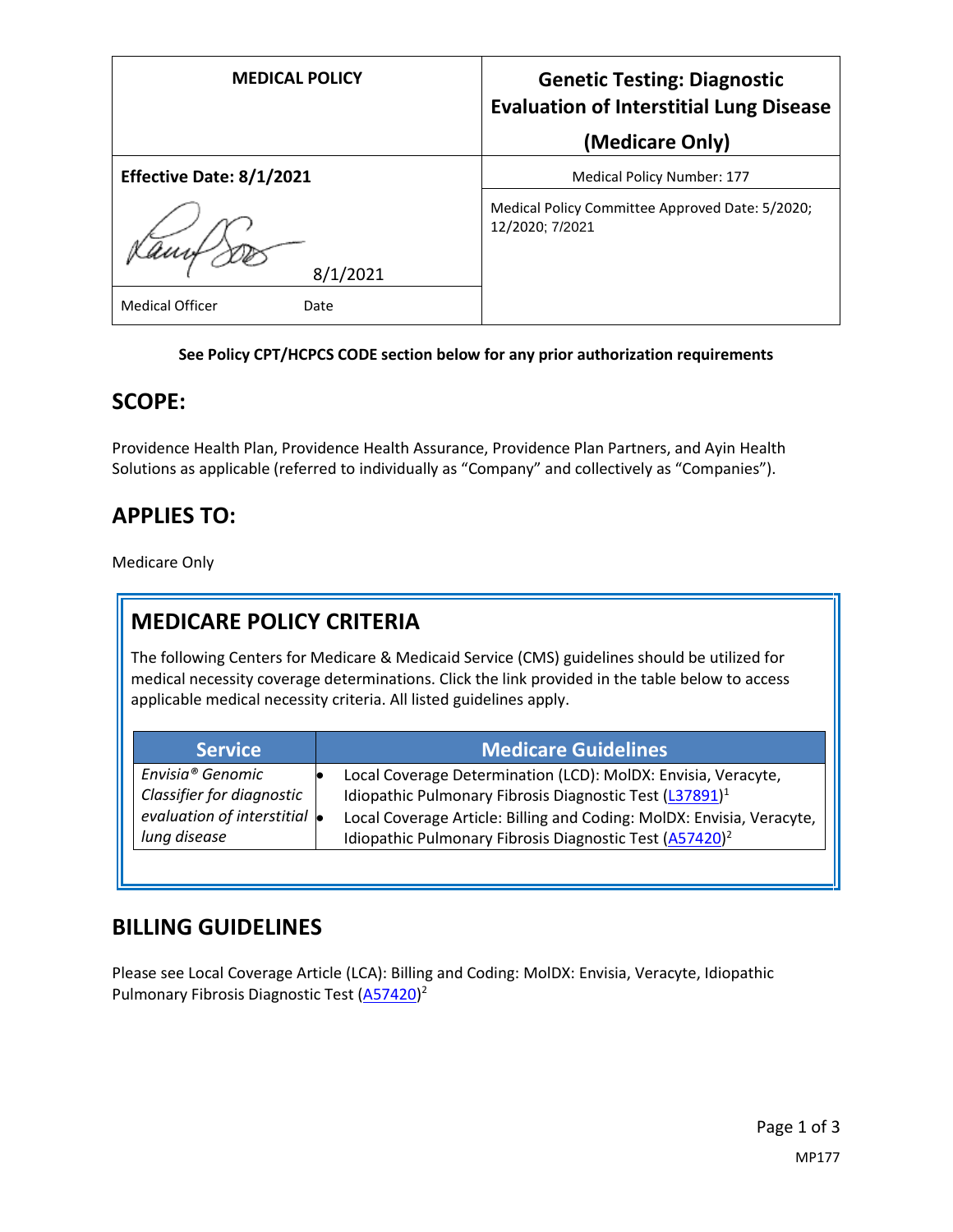**(Medicare Only)**

## **CPT/HCPCS CODES**

| <b>Medicare Only</b>                                                                                                                                                                                                               |                                                                                                                                                                                                                                                                                             |  |
|------------------------------------------------------------------------------------------------------------------------------------------------------------------------------------------------------------------------------------|---------------------------------------------------------------------------------------------------------------------------------------------------------------------------------------------------------------------------------------------------------------------------------------------|--|
|                                                                                                                                                                                                                                    | <b>Prior Authorization Required</b>                                                                                                                                                                                                                                                         |  |
| 81554                                                                                                                                                                                                                              | Pulmonary disease (idiopathic pulmonary fibrosis [IPF]), mRNA, gene expression analysis<br>of 190 genes, utilizing transbronchial biopsies, diagnostic algorithm reported as<br>categorical result (eg, positive or negative for high probability of usual interstitial<br>pneumonia [UIP]) |  |
| <b>Unlisted Codes</b>                                                                                                                                                                                                              |                                                                                                                                                                                                                                                                                             |  |
| All unlisted codes will be reviewed for medical necessity, correct coding, and pricing at the<br>claim level. If an unlisted code is billed related to services addressed in this policy then it<br>will be denied as not covered. |                                                                                                                                                                                                                                                                                             |  |
| 81479                                                                                                                                                                                                                              | Unlisted molecular pathology procedure                                                                                                                                                                                                                                                      |  |

## **INSTRUCTIONS FOR USE**

Company Medical Policies serve as guidance for the administration of plan benefits. Medical policies do not constitute medical advice nor a guarantee of coverage. Company Medical Policies are reviewed annually and are based upon published, peer-reviewed scientific evidence and evidence-based clinical practice guidelines that are available as of the last policy update. The Companies reserve the right to determine the application of Medical Policies and make revisions to Medical Policies at any time. Providers will be given at least 60-days notice of policy changes that are restrictive in nature.

The scope and availability of all plan benefits are determined in accordance with the applicable coverage agreement. Any conflict or variance between the terms of the coverage agreement and Company Medical Policy will be resolved in favor of the coverage agreement.

# **REGULATORY STATUS**

#### Mental Health Parity Statement

Coverage decisions are made on the basis of individualized determinations of medical necessity and the experimental or investigational character of the treatment in the individual case. In cases where medical necessity is not established by policy for specific treatment modalities, evidence not previously considered regarding the efficacy of the modality that is presented shall be given consideration to determine if the policy represents current standards of care.